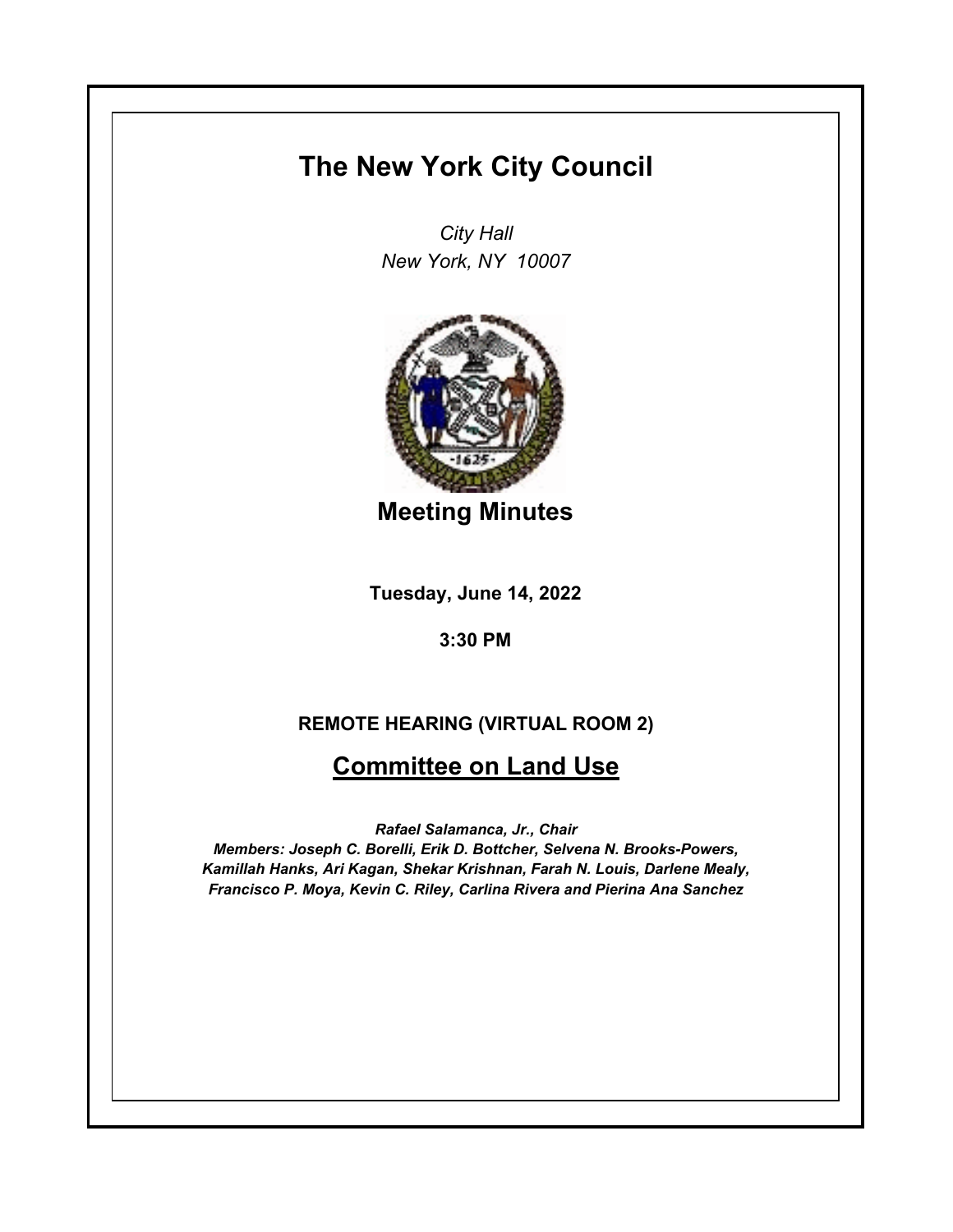| Roll Call    |                                                                                                                                                                                                                                                                                                                                                                                                                                                                                                                                                                                                                                                                                                                                                                                                                                                                                                                                                   |
|--------------|---------------------------------------------------------------------------------------------------------------------------------------------------------------------------------------------------------------------------------------------------------------------------------------------------------------------------------------------------------------------------------------------------------------------------------------------------------------------------------------------------------------------------------------------------------------------------------------------------------------------------------------------------------------------------------------------------------------------------------------------------------------------------------------------------------------------------------------------------------------------------------------------------------------------------------------------------|
|              | Present: Salamanca Jr., Borelli, Bottcher, Brooks-Powers, Hanks, Kagan, Krishnan,<br>Louis, Mealy, Moya, Riley, Rivera and Sanchez                                                                                                                                                                                                                                                                                                                                                                                                                                                                                                                                                                                                                                                                                                                                                                                                                |
|              | Other Council Members Attending: Barron                                                                                                                                                                                                                                                                                                                                                                                                                                                                                                                                                                                                                                                                                                                                                                                                                                                                                                           |
| LU 0052-2022 | Application number C 220159 HAK (Sutter Place NCP) submitted<br>by the Department of Housing Preservation and Development<br>(HPD), pursuant to Article 16 of the General Municipal Law of New<br>York State for the designation of an Urban Development Action<br>Area and an Urban Development Action Area Project for such<br>area, and pursuant to Section 197-c of the New York City Charter<br>for the disposition of such property to a developer to be selected<br>by HPD, to facilitate the development of four buildings containing<br>an approximate total of 46 affordable housing units and a<br>commercial space on property located at 492-496 Glenmore<br>Avenue (Block 3725, Lots 12 and 13), 2358-2363 Pitkin Avenue<br>(Block 4015, Lots 22, 23, and 24), 943 Dumont Avenue (Block<br>4063, Lot 52), and 743 Blake Avenue (Block 3775, Lot 150),<br>Borough of Brooklyn, Community District 5, Council Districts 37<br>and 42. |
|              | Attachments: May 5, 2022 - Stated Meeting Agenda, Calendar of the Subcommittee<br>Meetings and Land Use Meeting - May 10 - May 12, 2022, Calendar of the<br>Landmarks, Public Sitings and Dispositions Subcommittee - June 7, 2022,<br>Calendar of the Subcommittee Meetings and Land Use Meeting - June 14,<br>2022                                                                                                                                                                                                                                                                                                                                                                                                                                                                                                                                                                                                                              |
|              | This Land Use Application was Hearing Held by Committee                                                                                                                                                                                                                                                                                                                                                                                                                                                                                                                                                                                                                                                                                                                                                                                                                                                                                           |
|              | Attachments: May 5, 2022 - Stated Meeting Agenda, Calendar of the Subcommittee<br>Meetings and Land Use Meeting - May 10 - May 12, 2022, Calendar of the<br>Landmarks, Public Sitings and Dispositions Subcommittee - June 7, 2022,<br>Calendar of the Subcommittee Meetings and Land Use Meeting - June 14,<br>2022                                                                                                                                                                                                                                                                                                                                                                                                                                                                                                                                                                                                                              |
|              | A motion was made that this Land Use Application be Approved by Committee<br>with Companion Resolution approved by Roll Call.                                                                                                                                                                                                                                                                                                                                                                                                                                                                                                                                                                                                                                                                                                                                                                                                                     |
|              | Affirmative: 13 - Salamanca Jr., Borelli, Bottcher, Brooks-Powers, Hanks, Kagan, Krishnan,<br>Louis, Mealy, Moya, Riley, Rivera and Sanchez                                                                                                                                                                                                                                                                                                                                                                                                                                                                                                                                                                                                                                                                                                                                                                                                       |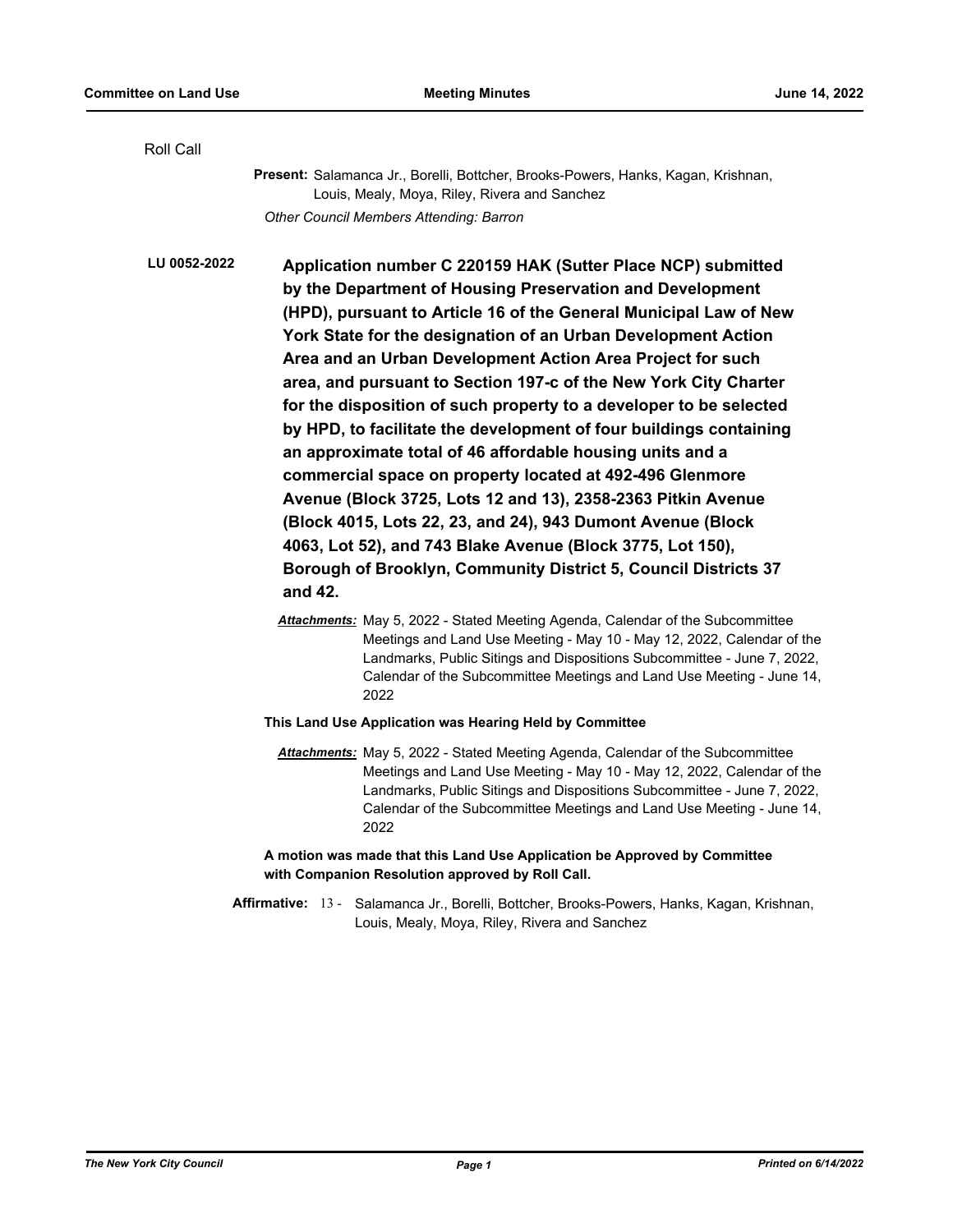| LU 0061-2022        | Application number C 210293 PSX (EMS Station 17 New Facility)<br>submitted by the New York City Fire Department (NYFD) and the<br>Department of Citywide Administrative Services (DCAS), pursuant<br>to Section 197-c of the New York City Charter, for the site<br>selection of property located at 1257 Morris Avenue (Block 2450,<br>Lot 42) for use as an ambulance station EMS facility, Borough of                                                                                                                                                                                                                                                                                       |
|---------------------|------------------------------------------------------------------------------------------------------------------------------------------------------------------------------------------------------------------------------------------------------------------------------------------------------------------------------------------------------------------------------------------------------------------------------------------------------------------------------------------------------------------------------------------------------------------------------------------------------------------------------------------------------------------------------------------------|
|                     | the Bronx, Community District 4, Council District 16.                                                                                                                                                                                                                                                                                                                                                                                                                                                                                                                                                                                                                                          |
|                     | Attachments: May 19, 2022 - Stated Meeting Agenda, Calendar of the Landmarks, Public<br>Sitings and Dispositions Subcommittee - June 7, 2022, Calendar of the<br>Subcommittee Meetings and Land Use Meeting - June 14, 2022                                                                                                                                                                                                                                                                                                                                                                                                                                                                    |
|                     | This Land Use Application was Hearing Held by Committee                                                                                                                                                                                                                                                                                                                                                                                                                                                                                                                                                                                                                                        |
|                     | Attachments: May 19, 2022 - Stated Meeting Agenda, Calendar of the Landmarks, Public<br>Sitings and Dispositions Subcommittee - June 7, 2022, Calendar of the<br>Subcommittee Meetings and Land Use Meeting - June 14, 2022                                                                                                                                                                                                                                                                                                                                                                                                                                                                    |
|                     | A motion was made that this Land Use Application be Approved by Committee<br>with Companion Resolution approved by Roll Call.                                                                                                                                                                                                                                                                                                                                                                                                                                                                                                                                                                  |
|                     | Affirmative: 13 - Salamanca Jr., Borelli, Bottcher, Brooks-Powers, Hanks, Kagan, Krishnan,<br>Louis, Mealy, Moya, Riley, Rivera and Sanchez                                                                                                                                                                                                                                                                                                                                                                                                                                                                                                                                                    |
| <b>LU 0062-2022</b> | Application number C 210294 ZSX (EMS Station 17 New Facility)<br>submitted by the New York City Fire Department (FDNY) and the<br>Department of Citywide Administrative Services (DCAS), pursuant<br>to Sections 197-c and 201 of the New York City Charter for the<br>grant of a special permit pursuant to Section 74-67 of the Zoning<br><b>Resolution to allow a FDNY Emergency Medical Service (EMS)</b><br>Station use to be located in a residence district, in connection<br>with a proposed 2-story EMS station building, on property located<br>at 1257 Morris Avenue (Block 2450, Lot 42), in an R7-1 District,<br>Borough of the Bronx, Community District 4, Council District 16. |
|                     | Attachments: May 19, 2022 - Stated Meeting Agenda, Calendar of the Landmarks, Public<br>Sitings and Dispositions Subcommittee - June 7, 2022, Calendar of the<br>Subcommittee Meetings and Land Use Meeting - June 14, 2022                                                                                                                                                                                                                                                                                                                                                                                                                                                                    |
|                     | This Land Use Application was Hearing Held by Committee                                                                                                                                                                                                                                                                                                                                                                                                                                                                                                                                                                                                                                        |
|                     | Attachments: May 19, 2022 - Stated Meeting Agenda, Calendar of the Landmarks, Public<br>Sitings and Dispositions Subcommittee - June 7, 2022, Calendar of the<br>Subcommittee Meetings and Land Use Meeting - June 14, 2022                                                                                                                                                                                                                                                                                                                                                                                                                                                                    |
|                     | A motion was made that this Land Use Application be Approved by Committee<br>with Companion Resolution approved by Roll Call.                                                                                                                                                                                                                                                                                                                                                                                                                                                                                                                                                                  |
|                     | Affirmative: 13 - Salamanca Jr., Borelli, Bottcher, Brooks-Powers, Hanks, Kagan, Krishnan,<br>Louis, Mealy, Moya, Riley, Rivera and Sanchez                                                                                                                                                                                                                                                                                                                                                                                                                                                                                                                                                    |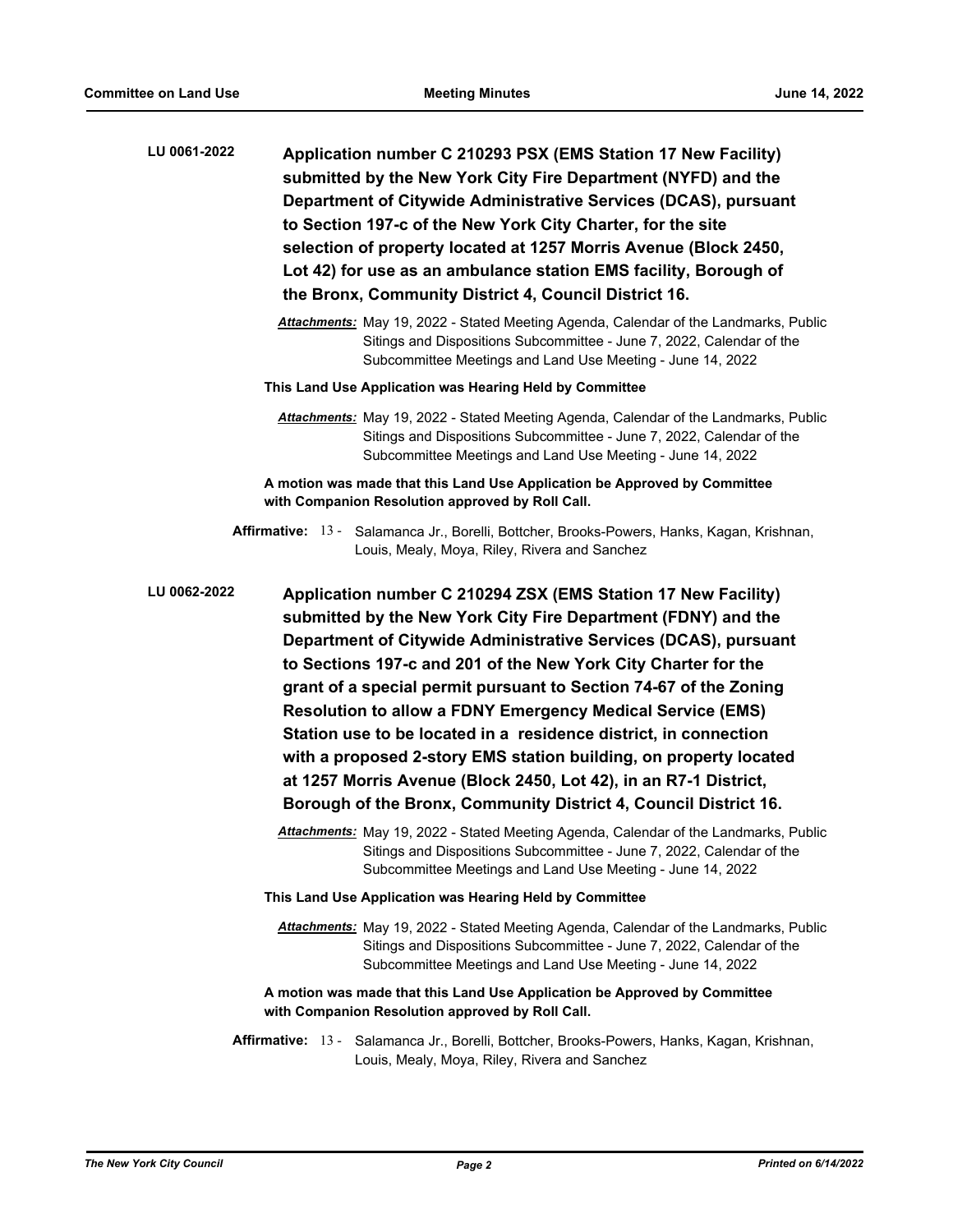- **Application number C 200228 ZMX (4541 Furman Avenue Rezoning) submitted by Markland 4551, LLC, pursuant to Sections 197-c and 201 of the New York City Charter for an amendment of the Zoning Map, Section No. 2a, changing from an M1-1 District to an R7D District and establishing within the proposed R7D District a C2-4 District, Borough of the Bronx, Community District 12, Council District 11. LU 0063-2022**
	- *Attachments:* May 19, 2022 Stated Meeting Agenda, Calendar of the Zoning Subcommittee and Land Use Meetings - May 31, 2022 and June 1, 2022, Calendar of the Subcommittee Meetings and Land Use Meeting - June 14, 2022
	- **This Land Use Application was Hearing Held by Committee**
		- *Attachments:* May 19, 2022 Stated Meeting Agenda, Calendar of the Zoning Subcommittee and Land Use Meetings - May 31, 2022 and June 1, 2022, Calendar of the Subcommittee Meetings and Land Use Meeting - June 14, 2022

**A motion was made that this Land Use Application be Approved by Committee with Modifications and Referred to CPC approved by Roll Call.**

Affirmative: 12 - Salamanca Jr., Borelli, Bottcher, Brooks-Powers, Hanks, Kagan, Krishnan, Louis, Mealy, Moya, Riley and Rivera

**Abstain:** 1 - Sanchez

**Application number N 200229 ZRX (4541 Furman Avenue Rezoning) submitted by Markland 4551, LLC, pursuant to Section 201 of the New York City Charter, for an amendment of the Zoning Resolution of the City of New York, modifying Appendix F for the purpose of establishing a Mandatory Inclusionary Housing area and Appendix I for the purpose of modifying the existing Transit Zone, Borough of the Bronx, Community District 12, Council District 11. LU 0064-2022**

- *Attachments:* May 19, 2022 Stated Meeting Agenda, Calendar of the Zoning Subcommittee and Land Use Meetings - May 31, 2022 and June 1, 2022, Calendar of the Subcommittee Meetings and Land Use Meeting - June 14, 2022
- **This Land Use Application was Hearing Held by Committee**
	- *Attachments:* May 19, 2022 Stated Meeting Agenda, Calendar of the Zoning Subcommittee and Land Use Meetings - May 31, 2022 and June 1, 2022, Calendar of the Subcommittee Meetings and Land Use Meeting - June 14, 2022

**A motion was made that this Land Use Application be Approved by Committee with Modifications and Referred to CPC approved by Roll Call.**

Affirmative: 12 - Salamanca Jr., Borelli, Bottcher, Brooks-Powers, Hanks, Kagan, Krishnan, Louis, Mealy, Moya, Riley and Rivera